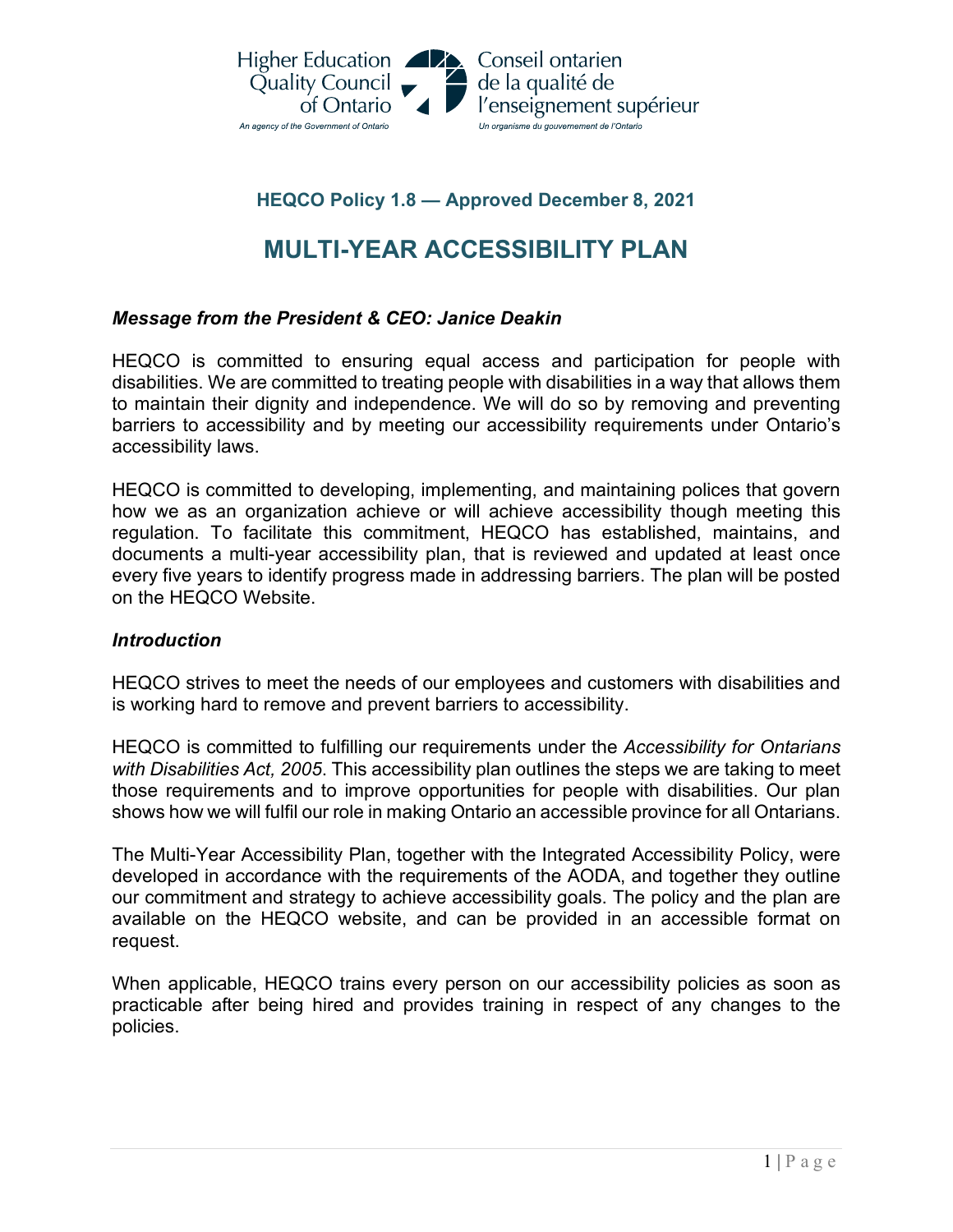

We maintain records of the dates on which the training was provided and the number of individuals to whom it was provided.

## **Initiatives and Outcomes:**

## *Customer Service*

## **Initiatives:**

HEQCO is committed to providing accessible customer service to people with disabilities.

HEQCO uses reasonable efforts to ensure that its policies, practices and procedures are consistent with the following principles:

- Goods or services are provided in a manner that respects the dignity and independence of persons with disabilities.
- Persons with disabilities are given an equal opportunity to obtain, use and benefit from the goods or services.
- Persons with disabilities may use assistive devices and/or support persons in the access of goods and services.
- Persons with disabilities and their service animals are accommodated in all aspects of service provision unless the animal is otherwise excluded by law.
- HEQCO employees, when communicating with a person with a disability, will do so in a manner that takes the person's disability into account.

#### **Outcomes:**

People with disabilities receive HEQCO resources of the same quality and within reasonable timelines as others and benefit equally from customer service initiatives.

HEQCO employees have access to tools, resources, policies and procedures to support accessible customer service.

#### *Information and Communications*

#### **Initiatives:**

#### *Accessible Formats, Communication Supports and Web Content*

HEQCO is committed to meeting the communication needs of people with disabilities. We will consult with people with disabilities to determine their information and communication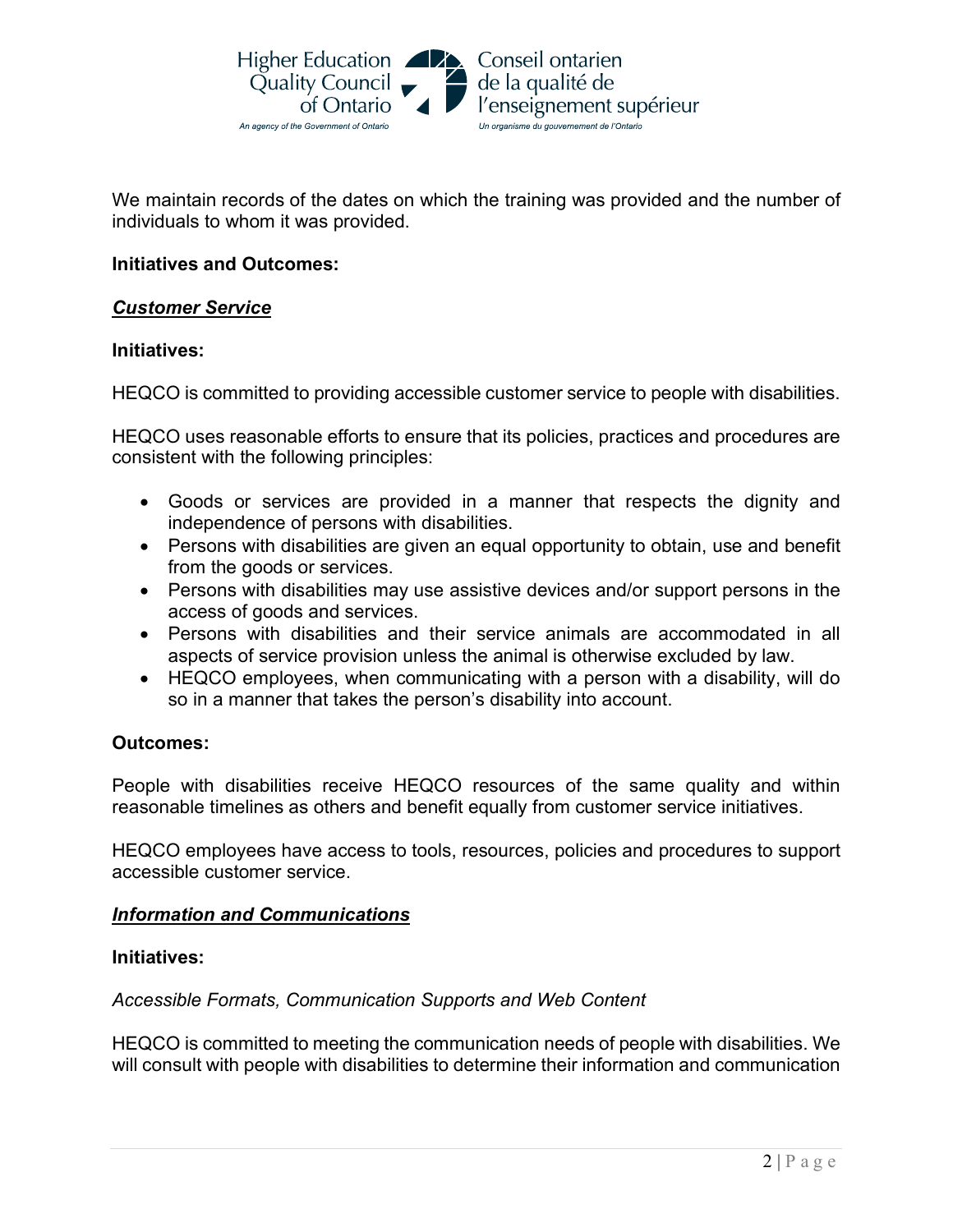needs. We want to achieve the most effective and efficient access to information for all users.

A feedback process has been established that is accessible; feedback can also be provided in alternate formats including via telephone, mail and in person. Information about these processes is communicated to the public and available on our website.

Our website has been designed to be user-friendly for people with a range of needs. People are encouraged to browse and evaluate it against their needs and contact HEQCO via email or phone if they require additional information.

The provision of accessible formats and communication supports to persons with disabilities with be done in a timely manner, and upon request, taking into account the individual's accessibility needs, and at no extra cost above what is charged to others. All new content on the HEQCO website conforms with Web Content Accessibility Guidelines ("WCAG") 2.0, Level AA.

The Integrated Accessibility Policy was developed and is available on the HEQCO website.

Feedback can be provided to the Director, Communications and a response will be provided within five business days.

HEQCO has taken the following steps to ensure compliance with this standard:

- Continue to assess accessibility of existing website organization and content
- Consult with persons requesting alternative formats
- Ensure that Internet websites and web content conform to WCAG 2.0 Level AA
- Post a notice on the HEQCO website and on physical premises that information is available in a variety of accessible formats.

## **Outcomes:**

HEQCO employees have the tools and resources to develop and provide information and publications in accessible formats.

HEQCO employees, customers and visitors with disabilities will have equal access to HEQCO information through communication supports, alternate formats, accessible websites and digital content.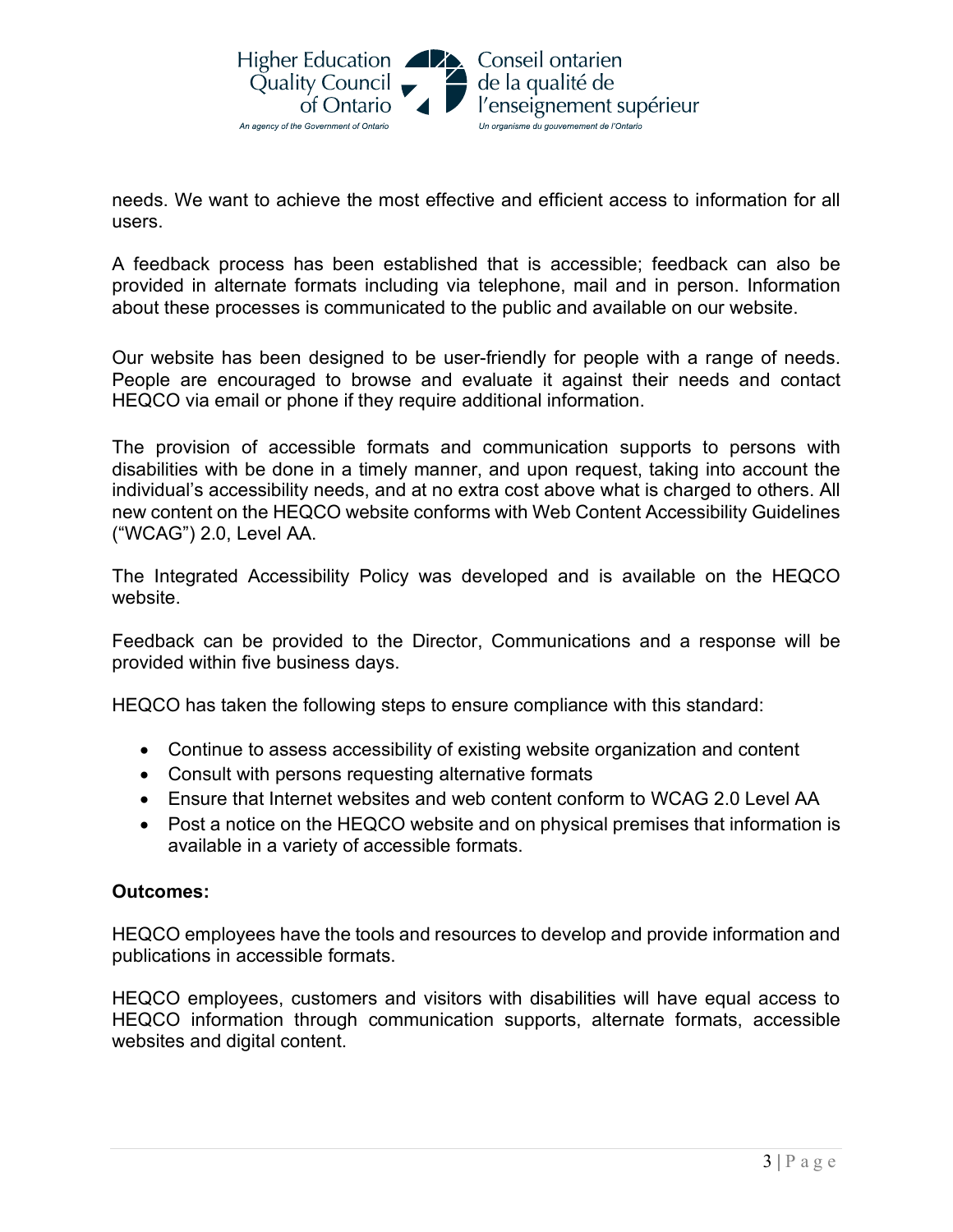

## *Employment*

## **Initiatives:**

HEQCO is committed to fair and accessible employment practices.

HEQCO is committed to inclusive and accessible employment practices that attract and retain individuals with disabilities. We have taken the following steps to notify the public and employees that, when requested, HEQCO will accommodate people with disabilities throughout the recruitment and onboarding processes.

HEQCO will meet accessibility laws when developing or making major changes to public spaces.

## **Recruitment**

HEQCO is committed to ensuring that our recruitment and assessment processes are fair and accessible.

HEQCO will specify that accommodation is available for applicants with disabilities in recruitment material, and with regards to interviews and assessments:

- When making offers of employment, notify successful applicant of policies for accommodating employees with disabilities.
- Inform employees of policies supporting employees with disabilities. Provide this information to new employees as soon as practicable after hiring.
- Provide updated information on accommodations policies to employees when changes occur.
- Consult with employee to determine suitability of format or support.

## **Return to Work**

HEQCO is committed to developing and putting in place a process for developing individual accommodation plans and return-to-work policies for employees that have been absent due to a disability.

## **Outcomes:**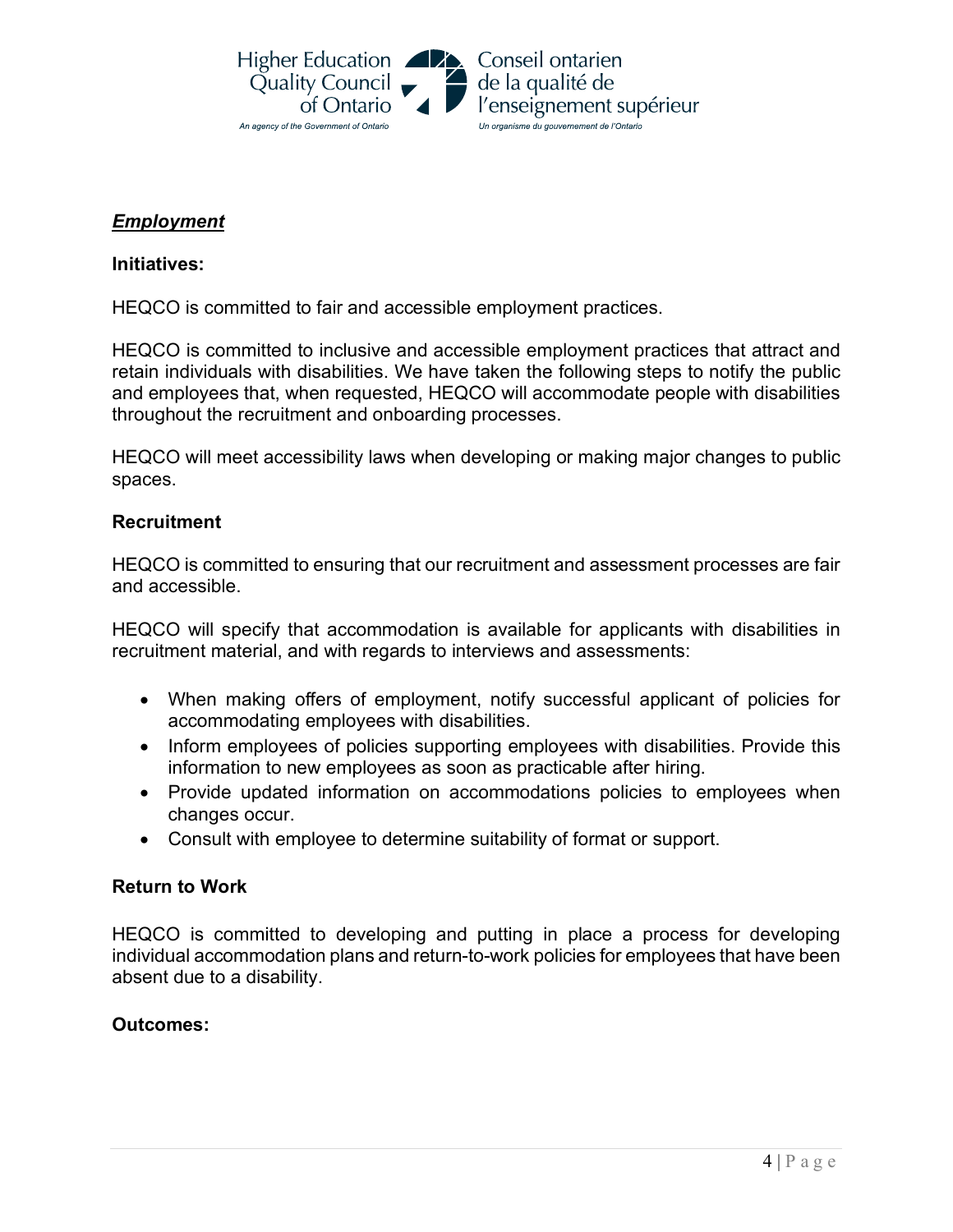

Increased opportunity for employment, engagement and advancement of employees with disabilities at HEQCO.

Clear and consistent employment and accommodation policies and procedures that seek to remove systemic barriers and ensure that people with disabilities can participate fully as job applicants and employees at HEQCO.

## *Procurement*

HEQCO is committed to fair and accessible employment practices.

Consistent with our mandate, HEQCO'S primary procurement activity is to acquire research services. All RFPs and Expressions of Interest (EOIs) are posted on our website. Our current website is compliant with WCAG 2.0 Level AA standards.

- RFPs and EOIs for procurement of research services are accessible on our new web platform.
- HEQCO's website includes a notation that informs the public that HEQCO is compliant with the requirements of the AODA and its regulations.
- HEQCO meets individual requests for materials related to procurement of research services on a case-by-case basis and has done so since January 1, 2015.

## *Training*

## **Initiatives:**

HEQCO is committed to providing training in the requirements of Ontario's accessibility laws and the *Ontario Human Rights Code* as it applies to people with disabilities.

Accessibility and inclusion of people with disabilities is a core value for HEQCO and for that reason, HEQCO provides training to employees and volunteers on accessibility standards and on the *Ontario Human Rights Code* as it relates to people with disabilities. Training is provided in a way that best suits the duties and needs of employees and volunteers and every person who deals with the public on behalf of HEQCO, including third parties i.e., employees, agents, volunteers, management. In addition, employees may require training on one or more of the standards — information and communications, employment or customer service, as they relate to the duties and responsibilities of their position.